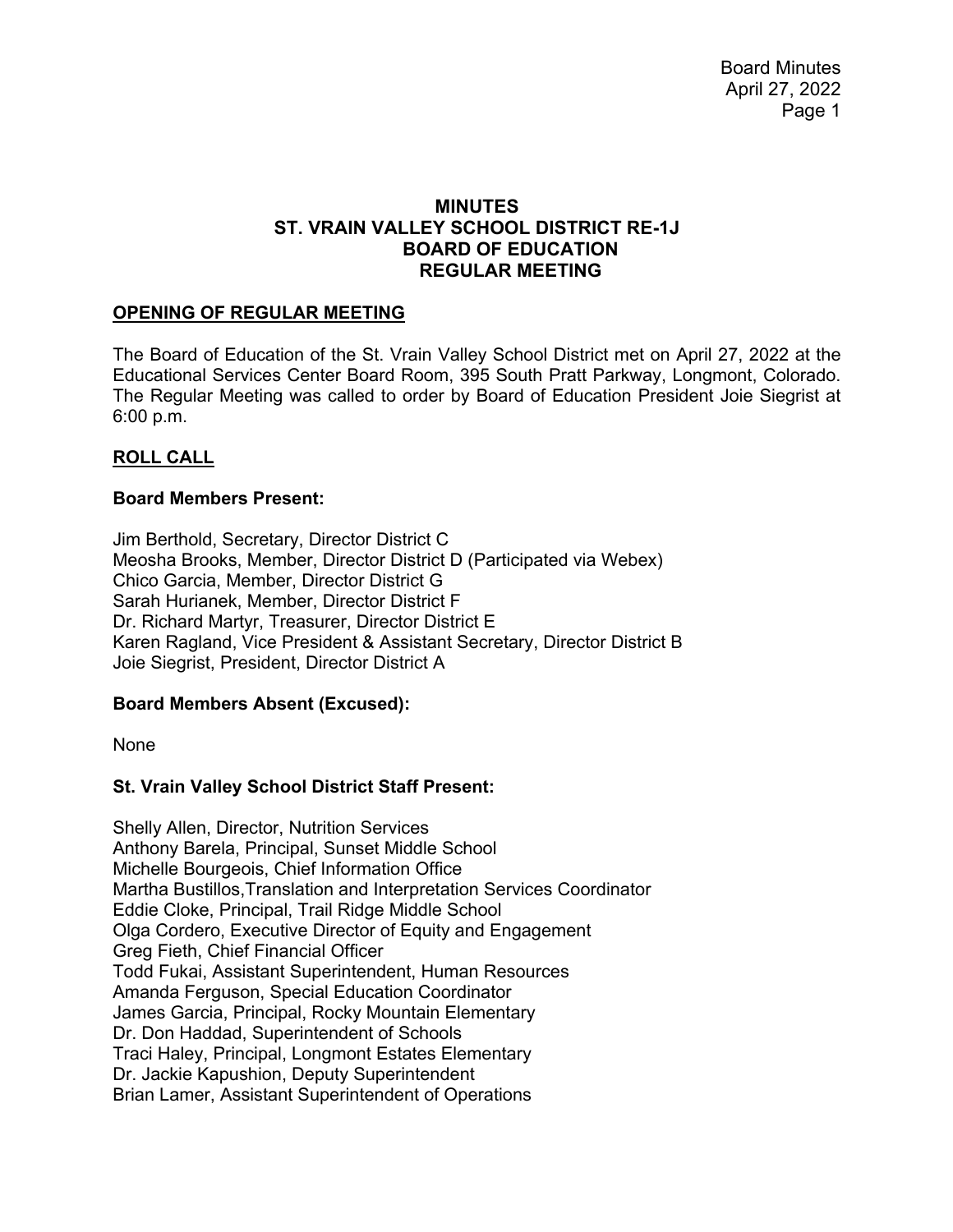Board Minutes April 27, 2022 Page 2

Kerri McDermid, Chief Communication & Global Impact Officer Karen Musick, Principal, Grand View Elementary Timothy O'Neill, General Counsel Richard Peebles, Executive Director of Safety & Security Nancy Pitz, Principal, Niwot Elementary Dr. Dina Perfetti-Deany, Area Assistant Superintendent Eric Rauschkolb, Principal, Niwot High School Heidi Ringer, Principal, Skyline High School Kristopher Schuh, Area Assistant Superintendent Mark Spencer, Principal, Westview Middle School Kathi Jo Walder, Principal, Indian Peaks Elementary Kim Watry, Principal, Erie Middle School

## **AMENDMENTS TO THE AGENDA (2.0)**

None

## **VISITORS (3.0)**

Steve Villarreal, President, St. Vrain Valley Education Association – did not address the Board.

Erika Grant - Mock Trial Team Coach, Niwot High School

Annika Nagpal, Reema Baishya, Ainsley Burnett, Peyton Burnett, Kayla Coniglio, Chloe Els, Natalie Ingegneri, Lily Mastrangelo, Taryn McDermid, Mina O'Dell, Jaana Pickering, Peyton Rhodes, Mark Rokhlenko, Olga Rokhlenko, Donna Shaw, Jaimie Williamson and Angela Wu - students

#### **Superintendent's Excellence in Education Awards (3.1)**

Dr. Haddad recognized the Niwot High School Mock Trial Team for their accomplishments this school year and presented them with a Superintendent's Excellence in Education Award.

#### **25-Year Employees Honored (3.2)**

Todd Fukai honored 25-Year employees who were able to attend the Board Meeting: Julie Benjaminson, Casey Brooks, Rosa Castorena, Tara Chesler, Karie Cooper, Tim Dolan, Lynn Helmstetter, John Kraljic, Deborah McClintock, Cynthia Montanez, Dale Peterson, Jose Quezada, Heidi Ringer, Lisette Rivera, Laurie Roybal and Laura Wonnacott.

Todd Fukai announced the names of the employees that reached 25 years of service that were unable to attend the Board Meeting: Cece Balman, Suzanne Damkoehler, Amy Dumler, Jon Glasser, Angela Graham, Dean Haakenson, Keith Kennison, William Paul Kloser, Staci Lawrence, Linda Klausmeyer Thiel, Theresa White and Anna Youngs.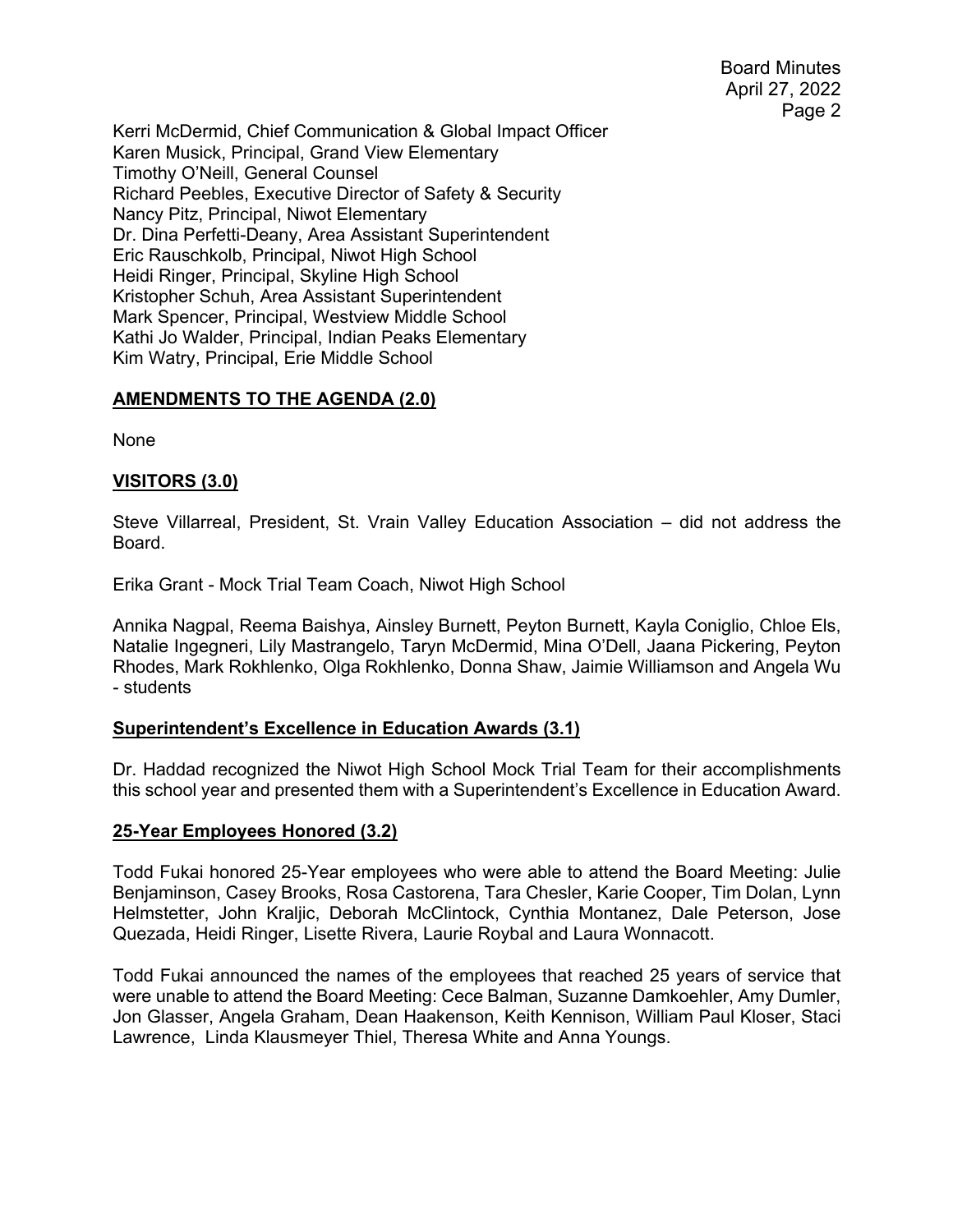## **AUDIENCE PARTICIPATION (4.0)**

Maria Valdez and Deliateresa Garcia are members of the public who spoke to the board.

#### **SUPERINTENDENT UPDATE (5.0)**

Dr. Haddad provided an update on the Skyline Jazz Band, Robotics World Championships, Erie Rotary Community Star, A Tribute to Teachers event, Connections Colorado Student Grant, CASE Awards, Michelle Bourgeois recognition, OtterBox visit, staff meetings, A Woman's Work event, Burlington Principal, Student Advisory Council Senior breakfast, St. Vrain Athletics and Activities programs, PSAT/SAT exams, Town of Erie meeting, and Project Launch.

#### **REPORTS (6.0)**

#### **District Financial Statements - March 2022 (6.1)**

Greg Fieth presented the Fiscal Year 2021-2022 March financial reports to the Board of Education. At the study session prior to this Board meeting, the March 2022 financial statements were provided to the Board in compliance with all aspects of Colorado Revised Statutes.

#### **3rd Quarter Gifts to Schools (6.2)**

Greg Fieth provided the Board of Education with a list of public gifts given to the St. Vrain Valley School District for the third quarter of the 2021-2022 school year totaling \$120.228.78. The total of all gifts given to the District for the 2021-2022 school year is \$341,761.58.

#### **CONSENT ITEMS (7.0)**

Karen Ragland moved to approve Consent Agenda Items 7.1 through 7.5. Sarah Hurianek seconded.

- 1. Approval: Recommendation to Hire Principal at Burlington Elementary
- 2. Approval: Contract Award for Lighting Upgrades at Lyons Elementary
- 3. Approval: Contract Award for Switchgear Replacement at Hygiene Elementary
- 4. Approval: Contract Award for Switchgear Replacement at Northridge Elementary
- 5. Approval: Contract Award for Switchgear Replacement at Education Services Center Maintenance

The motion carried by unanimous roll call vote: [Jim Berthold, yes; Meosha Brooks, yes; Chico Garcia, yes; Sarah Hurianek, yes; Dr. Richard Martyr, yes; Karen Ragland, yes; Joie Siegrist, yes].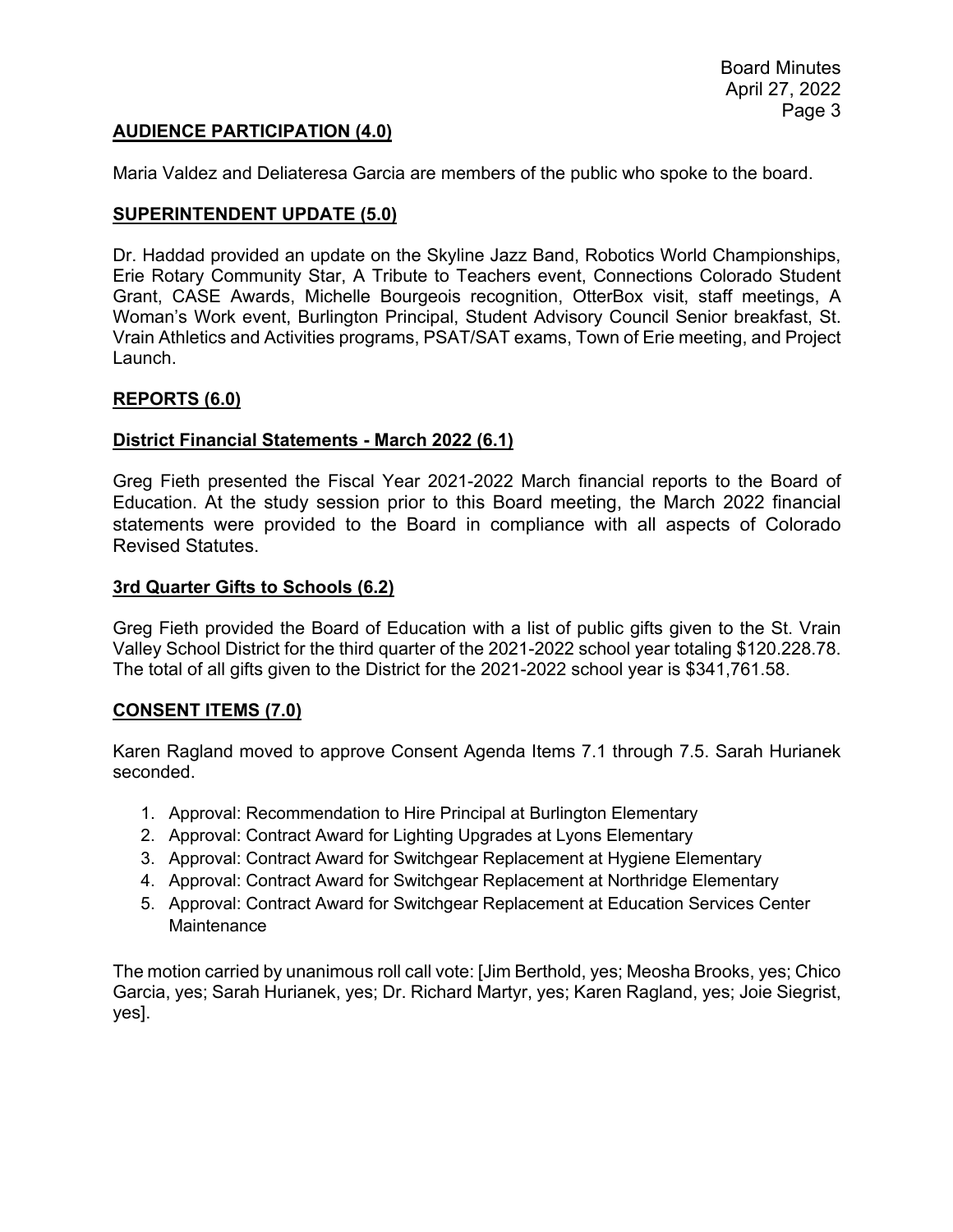### **ACTION ITEMS (8.0)**

### **Approval of Second Reading and Adoption of Board Policy Update AC - Nondiscrimination/Equal Opportunity (8.1)**

Meosha Brooks moved that the Board of Education approve on second reading updates to Board Policy AC. Chico Garcia seconded.

The motion carried by unanimous roll call vote: [Jim Berthold, yes; Meosha Brooks, yes; Chico Garcia, yes; Sarah Hurianek, yes; Dr. Richard Martyr, yes; Karen Ragland, yes; Joie Siegrist, yes].

#### **Approval of First Reading and Adoption of Board Resolution JQ-E - Schedule of Student Fees and Board Regulation JQ-R - Student Fees, Fines and Charges (8.2)**

Dr. Richard Martyr moved that the Board of Education adopt the annual resolution for student fees as required by Board Policy JQ and as set forth in Board Exhibit JQ-E - Schedule of Student Fees (2022-2023).

In addition, that the Board of Education adopt an update to Board Regulation JQ-R - Student Fees, Fines and Charges. Jim Berthold seconded.

The motion carried by unanimous roll call vote: [Jim Berthold, yes; Meosha Brooks, yes; Chico Garcia, yes; Sarah Hurianek, yes; Dr. Richard Martyr, yes; Karen Ragland, yes; Joie Siegrist, yes].

#### **Approval of First Reading of Updates to Board Policy JLCD - Administering Medications to Students and JLCE - First Aid and Emergency Care (8.3)**

Karen Ragland moved that the Board of Education approve on first reading updates to Board Policy JLCD and JLCE. Chico Garcia seconded.

The motion carried by unanimous roll call vote: [Jim Berthold, yes; Meosha Brooks, yes; Chico Garcia, yes; Sarah Hurianek, yes; Dr. Richard Martyr, yes; Karen Ragland, yes; Joie Siegrist, yes].

## **Approval of Request to Grant an Exception to Board Policy GBEA - Staff Ethics/Conflict of Interest - Guzman (8.4)**

Dr. Richard Martyr moved that the Board of Education allow an exception to current Board Policy GBEA - Staff Ethics/Conflict of Interest. This exception would enable Ricky M. Guzman, owner of A Rick Guzman Project, LLC, an apparel supplier, to sell his products to students and staff within the district. Meosha Brooks seconded.

The motion carried by unanimous roll call vote: [Jim Berthold, yes; Meosha Brooks, yes; Chico Garcia, yes; Sarah Hurianek, yes; Dr. Richard Martyr, yes; Karen Ragland, yes; Joie Siegrist, yes].